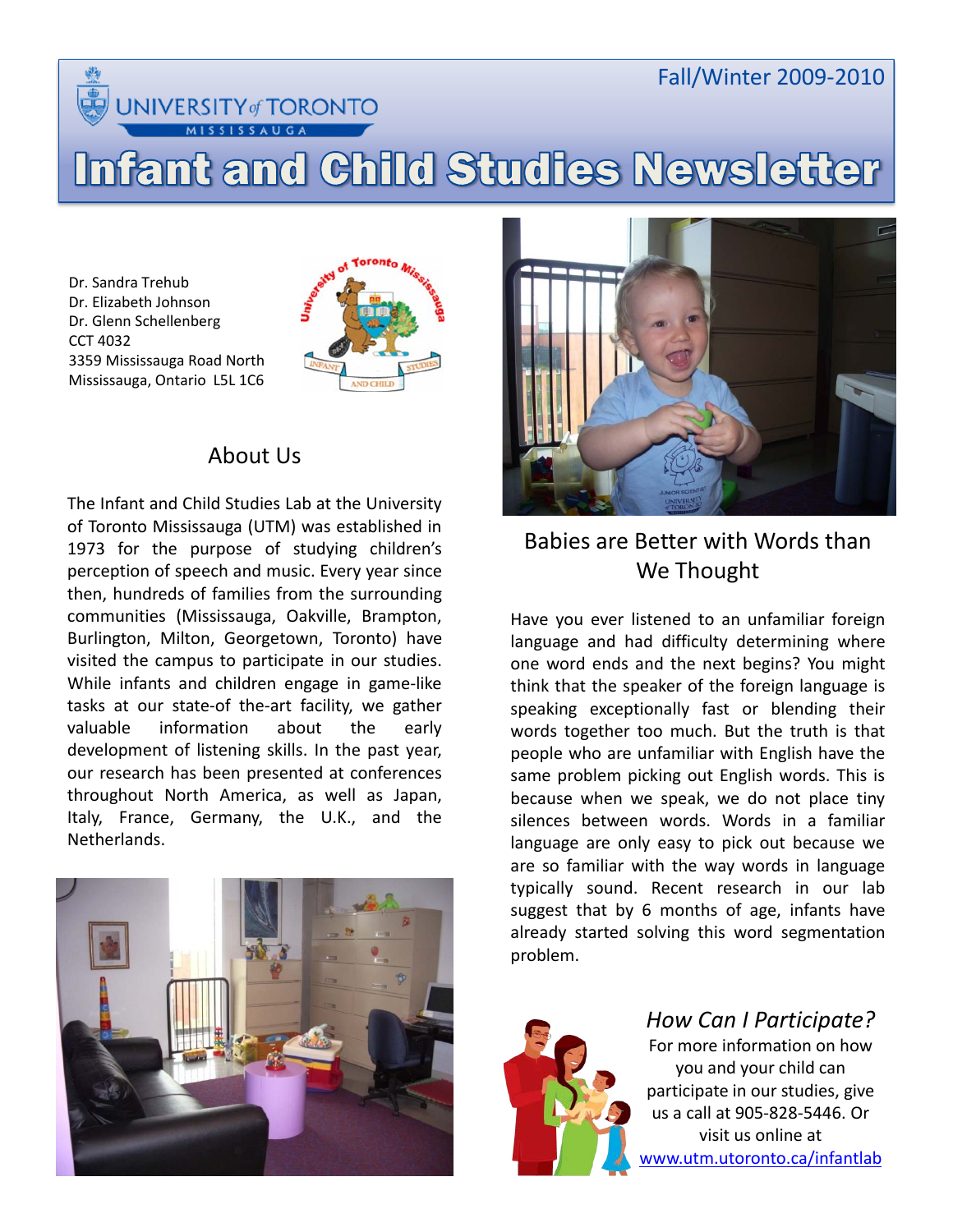#### American vs. Canadian English

There are subtle differences in the way Canadians and Americans typically pronounce certain vowels, e.g., speakers of Southern Ontario English and American English pronounce the vowel in the word 'house' very differently. Adults easily adjust to the way speakers from different regions pronounce words. But how do infants cope with this type of accent variation? In collaboration with researchers at Purdue University in Indiana, we have found that 9month"old infants have great difficulty recognizing words when they are spoken in different regional accents. Our results suggest that they would perceive the word 'house' spoken by a person from Toronto as an entirely different word than the word 'house' spoken by a person from Indiana. In our future work in this area, we will further investigate how infants eventually learn to cope with this type of variation.

# Children's Perception of Pitch

If you hear "Happy Birthday" played on a tuba and then played on a flute, it is easy for adults to tell that they are the same song, even though they are played at different pitch levels. Similarly, if you hear "Happy Birthday" and then "Mary Had a Little Lamb", it is easy to tell that they are different songs because the order of pitches changes. We wanted to know if children can use these different kinds of pitch information (pitch level and pitch order) when making decisions





about how different a pair of tunes sounded. In a study carried out at the Ontario Science Centre, we found that children of all ages could use both kinds of information. Younger and older children were equally likely to use pitch level information, but older children were more likely to use pitch order information than younger children.

## Consonance and Dissonance

. Previous studies have shown that the preference for consonant (pleasant sounding) music over dissonant (less pleasant sounding) music is present from birth. However this evidence is based entirely on only two notes played together, which is not typical of music in our culture. We investigated preferences for consonance over dissonance in 6- and 12-monthold infants using simple melodies in one experiment and simple melodies with chord accompaniment in another. In both age groups, infants showed no preference for the consonant melody. When the melody was accompanied by chords, 6-month-olds showed no preference, but 12-month-olds listened significantly less to the consonant music. Our results suggest that the preference for consonance observed in previous studies may be unique to simultaneous combinations of 2 tones. The results also highlight the effects of early exposure to music. Older infants who have had more exposure to music showed a preference for music that was moderately dissonant or distinct from the music ordinarily heard in their environment, suggesting that they may have learned about the structure of the music in their environment.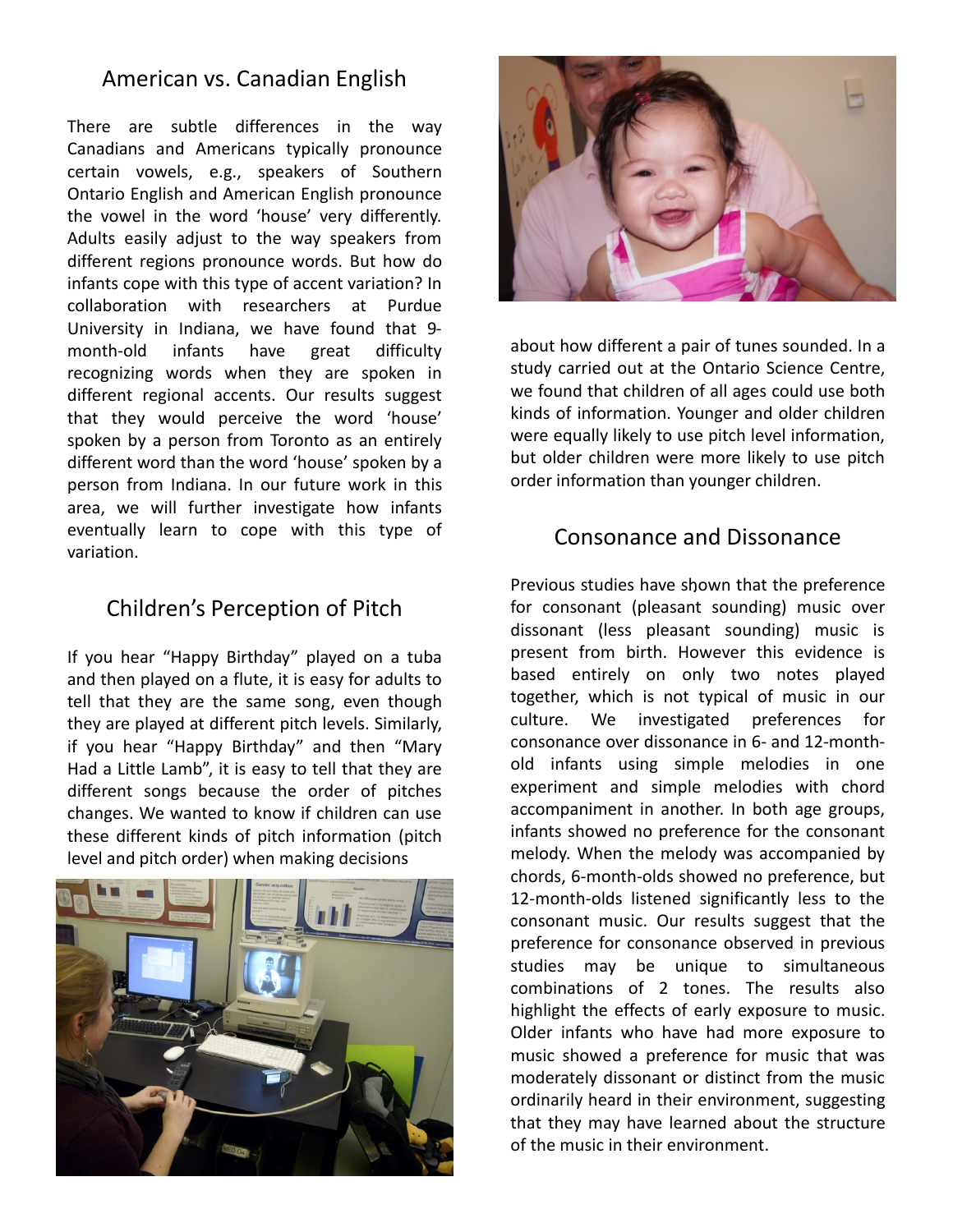

#### Toddlers' as Pronunciation Experts

Have you ever wondered why toddlers mispronounce words? Is it because they cannot hear how the words should be pronounced? Past research has suggested that toddlers do know how words should be pronounced. For example, imagine a child is shown a picture of a dog and a baby and is asked to find either the 'doggie' or the 'goggie'. If children know that 'goggie' is not the correct pronunciation of 'doggie', then you would expect them to have greater difficulty understanding the request to find the 'goggie' than the request to find the 'doggie'. This is indeed what researchers have found. Children are far slower to recognize words when they are mispronounced. We are now investigating what types of mispronunciations toddlers are most likely to detect.

#### Recognition of Emotion in Music

Emotional expression is a central component to music. We wanted to know if children of different ages could accurately identify the emotions (happy, sad, scary, or peaceful) being conveyed by short tunes. We found that accuracy improved with age, and that accuracy was better for more intense emotions (happy, scary). At younger ages, girls were more accurate than boys. We were also interested in whether children liked certain kinds of emotional tunes better than others. Liking was greatest for the more intense emotions (happy, scary). Boys tended to like sad and scary tunes, while girls tended to like happy and peaceful tunes.

# Speech Perception in Monolingual and Bilingual Children

Do children who are fluent in only one language (monolingual) process speech differently compared to children who are fluent in more than one language (bilingual)? Speech is made up of a wide range of frequencies. When some of these frequencies are removed, the speech signal becomes degraded and thus, more difficult to understand. We are currently investigating whether 7-8 year old children's ability to understand this degraded speech differs depending on if they are monolingual or bilingual.

## Matching Faces and Voices

Facial gestures as well as vocal sounds provide cues to the content of speech and to the identity of the speaker. In a previous study we demonstrated that infants who are 6-8 months of age perform the remarkable feat of matching the voice of an unfamiliar speaker with the moving face of that speaker. However in subsequent studies, neither infants nor adults matched a singing voice with the singer's visual image. In these studies, the audio clip and the video clip of the moms were of different speech and singing samples. In the most recent study, we found that infants were able to match the singer's moving face to the voice when both audio and video were a performance of the same song.